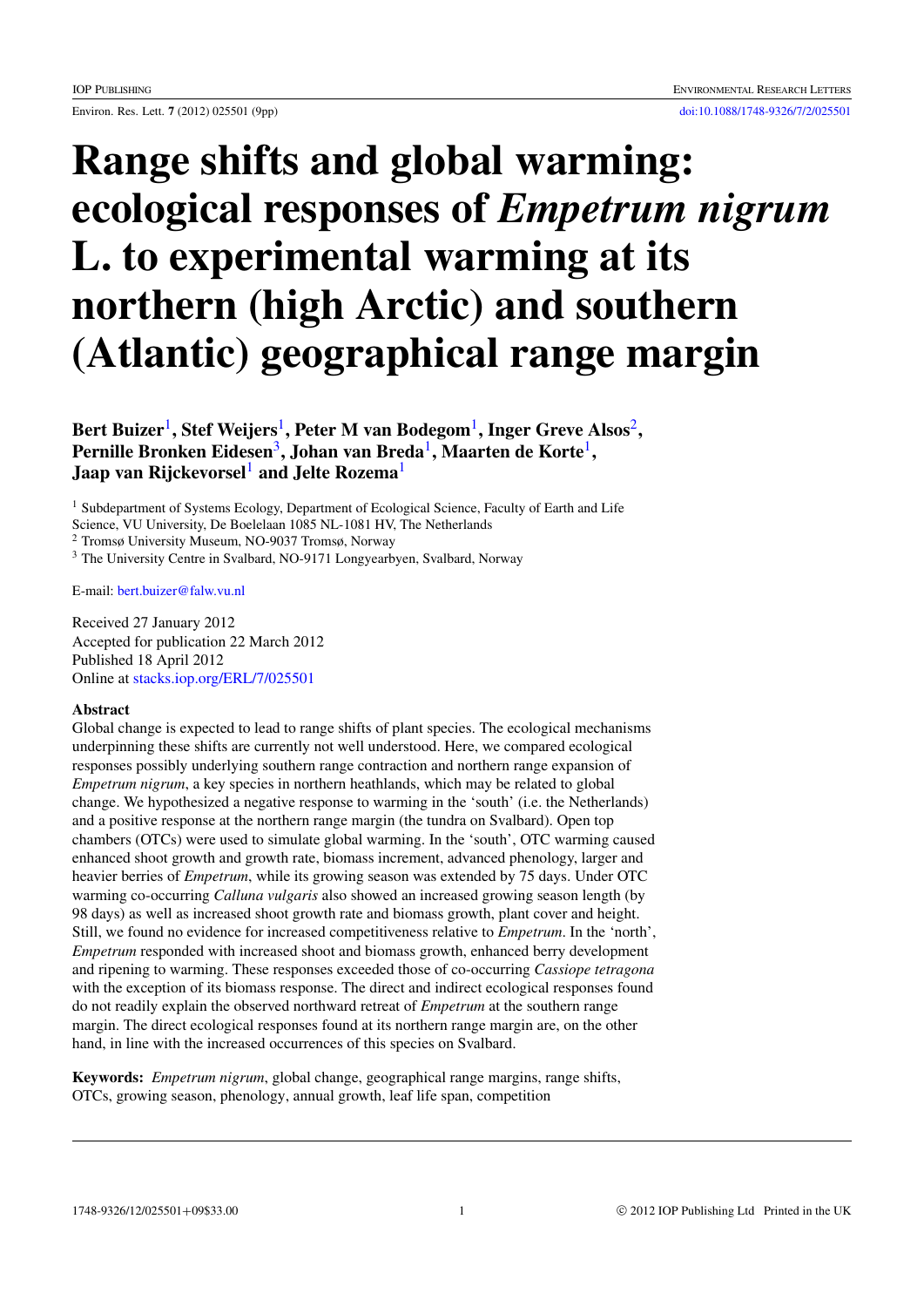# 1. Introduction

Current contraction and expansion of the geographical distribution range of plant species has often been attributed to global change (e.g. Walther *et al* [2002,](#page-8-0) Root *et al* [2003\)](#page-8-1) and our study focuses more specifically on artificial warming by open top chambers (referred to as OTCs). Range margins of 1598 Northern Hemisphere species moved on average 6.1 km northward per decade or 6.1 m upward per decade (Parmesan [2006\)](#page-8-2) and rapid northern shifts in plant distribution are likely the result of climate warming (Aerts *et al* [2006\)](#page-7-0). Especially plants that grow at their natural range margins are expected to be vulnerable or responsive to climate change (Aerts *et al* [2006,](#page-7-0) Crawford [2008,](#page-7-1) Fosaa *et al* [2004,](#page-7-2) Menzel *et al* [2006,](#page-8-3) Neilson *et al* [2005,](#page-8-4) Walther [2004,](#page-8-5) Walther *et al* [2002,](#page-8-0) Wilson and Nilsson [2009,](#page-8-6) Root *et al* [2003\)](#page-8-1). Additional evidence for the susceptibility of plant species to global warming comes from modelling studies (Fosaa *et al* [2004,](#page-7-2) Harrison *et al* [2006,](#page-8-7) Trivedi *et al* [2008,](#page-8-8) Neilson *et al* [2005\)](#page-8-4).

Both Sturm *et al* [\(2001\)](#page-8-9) and Myers-Smith *et al* [\(2011\)](#page-8-10) discuss observations of rapidly circumarctic increase of shrub abundance. Global warming is considered to be the primary driver of similar changes in Alpine vegetation where ongoing range contraction of subnival and nival species at the lower altitudinal limit and a concurrent expansion of Alpine pioneer species at the upper limit are observed (Pauli *et al* [2007\)](#page-8-11). This increased (Arctic) shrub expansion may not solely be due to warming during the summer growing season, but also to warming during winter (Chapin *et al* [1995,](#page-7-3) Sturm *et al* [2005\)](#page-8-12).

*Empetrum nigrum* (referred to as *Empetrum*) is a key species in northern heathlands and has been linked to (sub-) Arctic shrub encroachment (Wilson and Nilsson [2009\)](#page-8-6). *Empetrum* mainly consists of diploid dioecious plants in boreal-Arctic Europe and of tetraploid monoecious plants at high altitudes and latitudes (Elven [2011\)](#page-7-4). Both subspecies vary considerably with overlapping morphological characters and both are known to co-occur and hybridize (Li *et al* [2002,](#page-8-13) Suda [2002\)](#page-8-14). Differences between diploids and tetraploids are not regarded relevant for the present study (cf Nilsson *et al* [2000\)](#page-8-15). Overall these long-lived evergreen prostrate dwarf-shrubs are considered to be morphologically and physiologically adapted to ecological conditions in a similar way. Therefore we justify a comparison of responses of *Empetrum* to increased temperature at the southern and northern range margin is liable.

The European distribution of *Empetrum* is limited to (sub-) Alpine and (sub-) Arctic biomes and the species is essentially boreal-Arctic in its climatic preferences (Bell and Tallis [1973\)](#page-7-5). In the Netherlands, *Empetrum* is at its southern European range margin (Rozema *et al* [1985,](#page-8-16) Van der Meijden [2005\)](#page-8-17). During the past decades, *Empetrum* occurrences in Great Britain, Ireland (BSBI [2011,](#page-7-6) NBN [2011\)](#page-8-18), Germany (Floraweb [2011\)](#page-7-7) and the Netherlands (Van der Meijden *et al* [1989\)](#page-8-19) decreased. Simultaneous declines in Arctic–Alpine and boreo-montane lichen species have been found (van Herk *et al* [2002\)](#page-8-20), while the number of thermophilic plant species increased significantly recently (Tamis *et al* [2005\)](#page-8-21). Both northward retreat and reduced occurrences at lowland sites

of *Empetrum* in Britain have been attributed to increasing winter temperatures (Bell and Tallis [1973,](#page-7-5) Van der Meijden *et al* [1989\)](#page-8-19). Simultaneously, *Empetrum* invaded Scandinavian mountains (Kullman [2010,](#page-8-22) Wilson and Nilsson [2009\)](#page-8-6). On Svalbard, it was until recently observed in a few localities only (Elvebakk and Spjelkavik [1995,](#page-7-8) Rønning [1996\)](#page-8-23), but the number of observations is increasing markedly (Alsos *et al* [2007,](#page-7-9) [2011\)](#page-7-10). Also changes at its northern margin may be related to global warming, as temperatures at both margins have been rising in recent decades (table [1;](#page-2-0) DNMI [2011\)](#page-7-11). If so, a further northward retreat at the southern range margin and increased occurrences in Svalbard are to be expected as a further increase of the annual global average air temperature by 1.4 ◦C to 4.0–5.8 ◦C is predicted for high latitudes in the northern hemisphere for this century (IPCC  $2007)^4$  $2007)^4$  $2007)^4$ .

Global warming may affect the geographical distribution of *Empetrum* through its impacts on the growing season length (referred to as GSL) and the number of growing degree days (a measure for the growing season intensity, referred to as GDD) which in turn is expected to result in phenological advances of leafing, flowering and fruiting (Parmesan and Yohe [2003,](#page-8-25) Parmesan [2006,](#page-8-2) Root *et al* [2003,](#page-8-1) Førland *et al* [2004,](#page-7-12) Linderholm [2006\)](#page-8-26). The phenological based GSL*p* increased with 10.8 days since 1993 (EPG [2011\)](#page-7-13) and by 1.1–4.9 days on average per decade since 1951 (Menzel *et al* [2006\)](#page-8-3). At its southern margin, meteorological GSL has increased with 29 days since 1901 (KNMI [2011\)](#page-8-27) and with 21 days since days 1990. This lengthening is particularly attributed to higher temperatures in early spring and late autumn (Visser [2002\)](#page-8-28). At the northern margin, the onset of the growing season associated ecologically with the flowering of *Salix polaris* (unlike the end, associated with the yellowing of leaves of *Salix polaris*) showed large year-to-year variation. Despite this variation, during the period 2000–9, the area with a growing season exceeding 60 days clearly extended (Karlsen *et al* [2010\)](#page-8-29).

Despite the ecological relevance of *Empetrum*, its documented range shifts and co-occurring warming, the ecological mechanisms through which its geographical distribution is affected, are currently not well understood. Here, we present evidence, based on experimental warming, on the extent to which warming influences phenology and growth parameters of *Empetrum*, both at its southern and northern range margin. We hypothesized experimental warming to differently affect growth and flowering phenology of *Empetrum* at its respective natural margins. At the southern range margin, we expect a reduction in plant growth parameters including shoot growth rate, biomass increment, berry weight and diameter, area covered and plant height. We expect advanced flowering phenology as *Empetrum* is a 'cool' boreal-Arctic species and, since vegetative growth of *Empetrum* starts only after flowering, also an earlier onset and end of the vegetative growth is expected. The growing season length is expected to reduce at the southern margin. At the northern margin, we expect shoot growth rate, biomass increment, berry weight and diameter, area

<span id="page-1-0"></span><sup>4</sup> World Meteorological Organisation: [www.wmo.int.](www.wmo.int)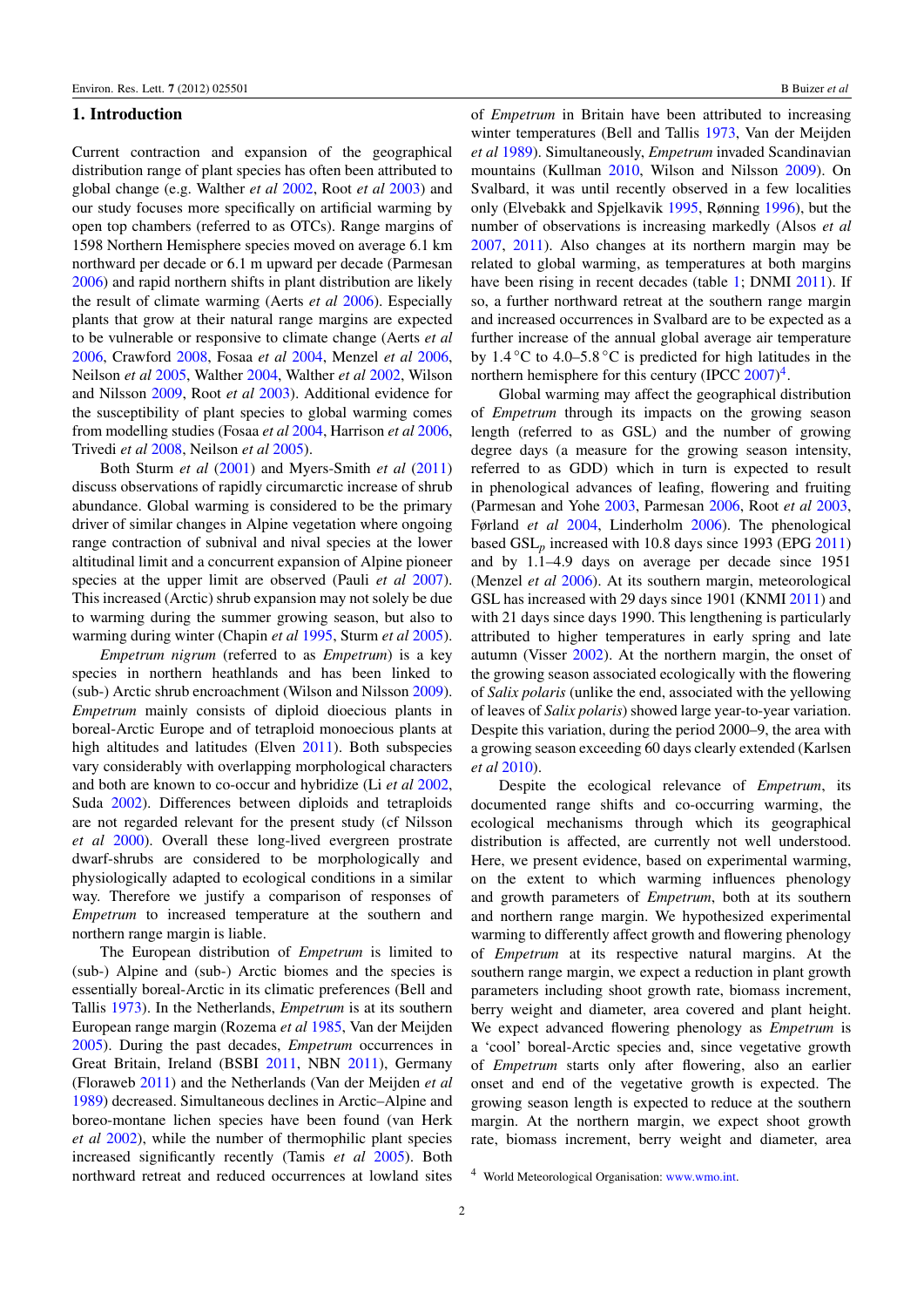<span id="page-2-0"></span>Table 1. (A) Climate characteristics at the southern range margin of *Empetrum nigrum* at 52◦N, Bergen aan Zee, the Netherlands and at the northern range margin at 78°N, Endalen, Svalbard, Norway. ∗ = significant at 0.05; ns = not significant. Ambient south: [www.knmi.nl.](www.knmi.nl) Ambient north: [www.dnmi.no.](www.dnmi.no) ∆T °C represents the temperature difference between OTC and control plots. For south average ∆T °C values for the period 2005–10 and for north average values for the period 2008–10 are given. (B) Growing degree days (GDD), representing accumulated heat (◦C), with thresholds of 1 and 5 ◦C; growing season length (GSL), representing the number of days exceeding thresholds of 1 ◦C or 5 ◦C. Ambient south: [www.knmi.nl.](www.knmi.nl) Ambient north: [www.dnmi.no.](www.dnmi.no)

| (A)                |         |               |         |                       |         |               |             |                       |
|--------------------|---------|---------------|---------|-----------------------|---------|---------------|-------------|-----------------------|
|                    |         | Ambient south |         | <b>OTC</b>            |         | Ambient north |             | <b>OTC</b>            |
| Temp $(^{\circ}C)$ | 1961-90 | 1991-2010     | Change  | $\Delta T$ °C 2005–10 | 1961-90 | 1991-2010     | Change      | $\Delta T$ °C 2008-10 |
| Annual             | 9.3     | 10.2          | $+0.9*$ | $+1.2*$               | $-6.0$  | $-4.6$        | $+1.4*$     |                       |
| Summer             | 14.3    | 15.1          | $+0.8*$ | $+2.0*$               | 4.9     | 5.2           | $+0.3*$     | $+1.7*$               |
| Winter             | 3.2     | 3.9           | $+0.7*$ | 0.0 <sup>ns</sup>     | $-14.2$ | $-11.7$       | $+2.5*$     | 0.0 <sup>ns</sup>     |
| (B)                |         |               |         |                       |         |               |             |                       |
|                    | 1961-90 | 1991-2010     | Change  |                       | 1981-90 | 1991-2000     | $2001 - 10$ | Change                |
| $GDD_1$            |         |               |         |                       | 362.7   | 401.9         | 503.7       | $+141.0*$             |
| GDD <sub>5</sub>   | 1716    | 1915          | $+199*$ |                       | 7.6     | 85.9          | 131.2       | $+56.6*$              |
| GSL <sub>1</sub>   |         |               |         |                       | 91.3    | 97.6          | 110.8       | $+19.5*$              |
| GSL <sub>5</sub>   | 270     | 291           | $+21*$  |                       | 91.3    | 43.4          | 60.9        | $+21.7*$              |

covered and plant height to increase, flowering phenology to advance and an extended vegetative growing season. For leaf life span (referred to as LLS) we expect a reduced time needed to develop new leaves in a warming climate and thus LLS to reduce with OTC warming at the southern and north range margins. Also we expect LLS to be less in the warmer 'south' than in the colder 'north'. These expected direct ecological responses may help to explain the observed range contraction 'south' and the increased occurrences 'north'. Given that the northward retreat might additionally be related to decreased competitiveness of *Empetrum* relative to co-occurring Atlantic-continental *Calluna vulgaris* (L.) Hull (referred to as *Calluna*), while the increased occurrences of *Empetrum* might also be linked with increased competitiveness of boreal-Arctic *Empetrum* relative to the co-occurring species *Cassiope tetragona* (L.) D. Don (referred to as *Cassiope*), we also determined the concomitant changes in growth and phenology parameters for these species.

# 2. Materials and methods

#### *2.1. Site description*

At its southern range margin, *Empetrum* was studied in a coastal dune valley near Bergen aan Zee, the Netherlands  $(52°40'N, 4°38'E; 4–5 m above sea level)$ , together with co-occurring *Calluna*. At its northern range margin *Empetrum* was studied at Endalen (78°11°N 15°44°E) with its cooccurring *Cassiope*.

#### *2.2. Experimental warming (OTC)*

In March 2005, OTCs (diameter 2.20 m; height 0.6 m) were installed in Bergen aan Zee (Henry and Molau [1997,](#page-8-30) Marion *et al* [1997\)](#page-8-31); OTC  $(n = 10)$  and control plots  $(n = 10)$  were randomly chosen with *Empetrum* and *Calluna* present in each plot. From the end of May 2008, a paired setup, due to the limited presence of *Empetrum*, was chosen for OTCs  $(n = 10)$ and control plots  $(n = 10)$  at Endalen. At both range margins, OTCs stayed in the field year-round.

#### *2.3. Growing degree days*

GDD value is a measure for the growing season intensity and is defined as the annually accumulated degree sum above a chosen threshold temperature (Førland *et al* [2004\)](#page-7-12) and is calculated as

GDD<sub>x</sub> = 
$$
\sum_{i=1}^{365} (T_i - x)
$$
  $T_i \ge x$ 

where  $T_i$  is the daily mean temperature ( $°C$ ) for day *i* and *x* the selected threshold temperature. We used the evidence based threshold temperature of 1 ◦C, as in Svalbard flowering of *Empetrum* starts immediately after snowmelt. We retrieved data from the Dutch (ECAD [2011\)](#page-7-14) and Norwegian meteorological databases (DNMI [2011\)](#page-7-11).

### *2.4. Growing season length*

GSL is meteorologically expressed as the number of days with average temperatures above the threshold temperature of 5 °C (GSL<sub>5</sub>). We calculated GSL<sub>5</sub> for 'south' (ECAD [2011\)](#page-7-14) and  $GSL<sub>1</sub>$  (with a threshold temperature of  $1 °C$ .) and  $GSL<sub>5</sub>$ for 'north' (DNMI [2011\)](#page-7-11). In addition a phenological based growing season length (GSL*p*) was assessed by determining the onset of vegetative growth, indicated by a bright green colour of the apex of shoots, senescence (brown colouring) of the leaves indicated the end of vegetative growth.

#### *2.5. Temperature and plant parameter measurements*

Temperature and plant parameter measurements, randomly labelling of shoots ( $n = 5$  per species per plot) and positioning of temperature loggers were performed in a central section of  $50 \text{ cm} \times 50 \text{ cm}$  inside each OTC and control plot. Temperature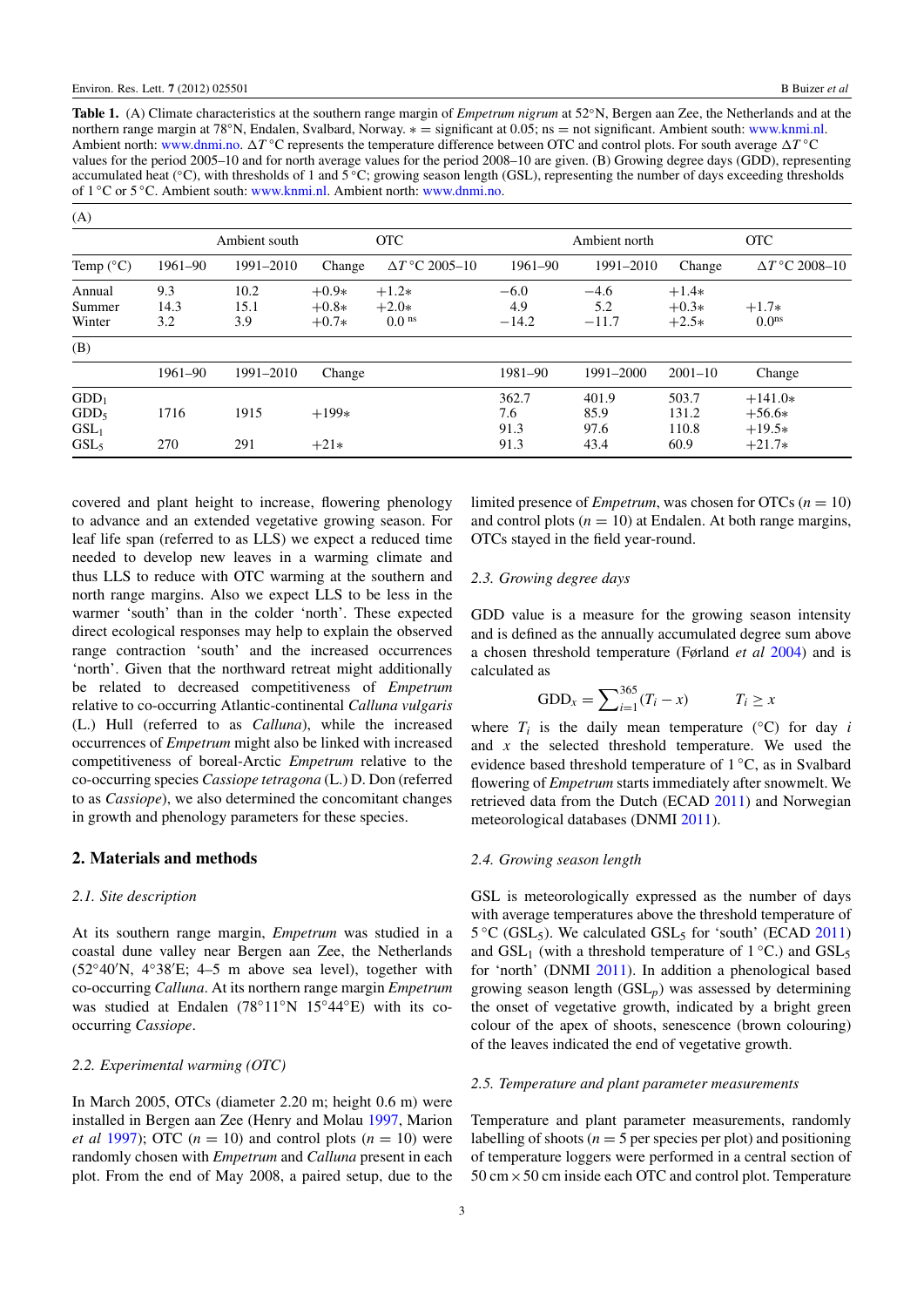was measured synchronously in OTCs and control plots at hourly intervals with Gemini Tinytag loggers (TG-0050, Chichester, UK) that were installed 10 cm above soil level. The loggers were protected from direct sun radiation and precipitation by a plastic screen,  $\phi = 10$  cm. Average temperatures over 24 h, 12 h (06.00–18.00) and 4 h intervals (10.00–14.00) were calculated to assess differences between OTCs and controls.

Shoot length increase (millimetre) was determined from the year boundaries on stems to the shoot apex. Measurement was abandoned when no growth was observed during two weeks at the end of August (at the northern margin) or September (at the southern margin).

Shoot growth rate (mm day<sup>-1</sup>) was calculated as  $1/2L_{\text{max}}/t_{75} - t_{25}$  where  $L_{\text{max}}$  is the maximum shoot length and  $t_{75} - t_{25}$  the number of days between the date when 75% respectively 25% of the final shoot enhancement was attained (Bannister [1978\)](#page-7-15). Plant cover  $(m^2)$  and height (cm;  $n = 10$ per plot) of *Empetrum* and *Calluna* were measured in OTCs and control plots, to determine the possible effect of OTC warming on the competition between these species. *Empetrum* and *Calluna* plants were mapped per plot (scale 1:15 cm) and plant cover was determined in Adobe Photoshop CS4. In Bergen aan Zee, the accumulated annual biomass increment (2005–10) was determined after destructive final harvest in February 2011. At Endalen, we determined the mean annual biomass increment (2008–10) of harvested individual shoots of *Empetrum* and *Cassiope*. Immediately next to the OTC experiment, annual shoot growth ( $n = 5$ ) in plots (10 cm  $\times$ 10 cm,  $n = 5$ ) with equal cover (50%) of both species ('mixed') and in plots (10 cm  $\times$  10 cm,  $n = 5$ ) with either *Empetrum* or *Cassiope* ('monospecific') was determined. LLS was determined as the ratio between the number of green leaves and total number of leaves or leaf scar positions developed per year (Karlsson [1992\)](#page-8-32).

Flowering phenology was assessed, with intervals of 3–4 days, as the percentage of phenological stages P1–P6 (the gradual description for male flowering development from P1: bud visible, to P6: male parts diminish and dry out) and P1–P6 (the gradual description for female flowering from P1: petals and stigmas visible, to P6: black berries,  $\phi = 5{\text -}10$  mm; Molau [1996\)](#page-8-33). At Bergen aan Zee, the measurement of flowering phenology started the first week of February and lasted until after full senescence of anthers was reached by March and berries had coloured completely black by May and June. At Endalen, measurements started immediately after snowmelt in early June and assessment was finished at the end of August, when some ripe (black) berries were present. Berries  $(n = 30$  per plot) were randomly collected ('south': July, 'north': August) and their diameter and weight determined. Simultaneously with phenological observations, the onset of vegetative growth, indicated by a bright green colour of the apex of *Empetrum* shoots was determined as well as the end of the vegetative growth period indicated by senescing (brown colouring) of leaves; growth parameters of *Cassiope* (2008–10) were determined on 14 June 2011.

#### *2.6. Statistics*

Differences between average air temperature in control plots and OTCs were analysed using a paired samples *t*-tests for three different time intervals (24, 12 and 4 h). Differences between shoot growth, leaf life span and berry weight and diameter in OTCs and control plots were assessed by one-way ANOVAs. To test whether OTC warming affected growth parameters across all consecutive years, a one-way ANOVA with repeated measurements was used, with temperature as the between-subject factor and time as within-subject factor. The OTC-effect on timing of the different phenological stages was analysed through chi-square tests of homogeneity with warming treatment and phenological stage as factors. Chi-square tests were essential to explicitly account for the dependences among the proportions of plants attributed to a particular phenological stage. All assessment dates and male and female data were analysed separately. Upon rejection of the overall null hypothesis for a particular chi-square test for homogeneity, a subset chi-square analysis was run to determine which phenological stage contributed most to the observed significant effect of warming treatment. Subset analysis was based on the progressive deletion of the stage-treatment combination with the highest contribution to the calculated chi-square value. Statistical data analysis was performed in SPSS 16.0.

# 3. Results

#### *3.1. Temperatures*

OTC placement significantly increased the mean annual and mean summer temperature at Bergen aan Zee (*p* < 0.001) and the mean summer temperature at Endalen ( $p < 0.004$ ; table [1\)](#page-2-0). Between 1961 and 1990 ambient average summer temperature has increased with  $0.8\text{ °C}$  in the Netherlands. Here, placement of OTCs led to an increase in average summer temperature by 2.0 °C. At Svalbard, ambient average summer temperature has increased with 0.3 °C between 1961 and 1990. Here, temperatures were on average 1.7 °C higher in OTCs than in control plots. Mean annual values of both GDD<sub>5</sub> ( $p < 0.001$ ) and GSL<sub>5</sub> ( $p < 0.001$ ), in the Netherlands, as well as GDD<sub>1</sub>  $(p < 0.001)$  GDD<sub>5</sub>  $(p < 0.001)$ , GSL<sub>1</sub>  $(p = 0.008)$  and GSL<sub>5</sub>  $(p < 0.001)$  at Svalbard have significantly increased since 1981 (table [1\)](#page-2-0). The warming effect of OTCs for both north and south is shown in figure [1.](#page-4-0)

#### *3.2. Plant responses at the southern range margin*

OTCs resulted in an increase of the vegetative growing season length (GSL*p*) of *Empetrum* by 75 days, starting 21 March and ending 5 September. The vegetative growing season length (GSL*p*) of *Calluna* increased by 98 days after OTC placement (table [2:](#page-5-0) 1, 2). Also the annual mean shoot growth of both *Empetrum* ( $p = 0.001$ ) and *Calluna* ( $p = 0.001$ ) enhanced significantly, while daily growth rate of *Empetrum* increased by 1.25 mm day−<sup>1</sup> and of *Calluna* by 1.96 mm day−<sup>1</sup> (*p* < 0.001). The flowering season length of *Empetrum* with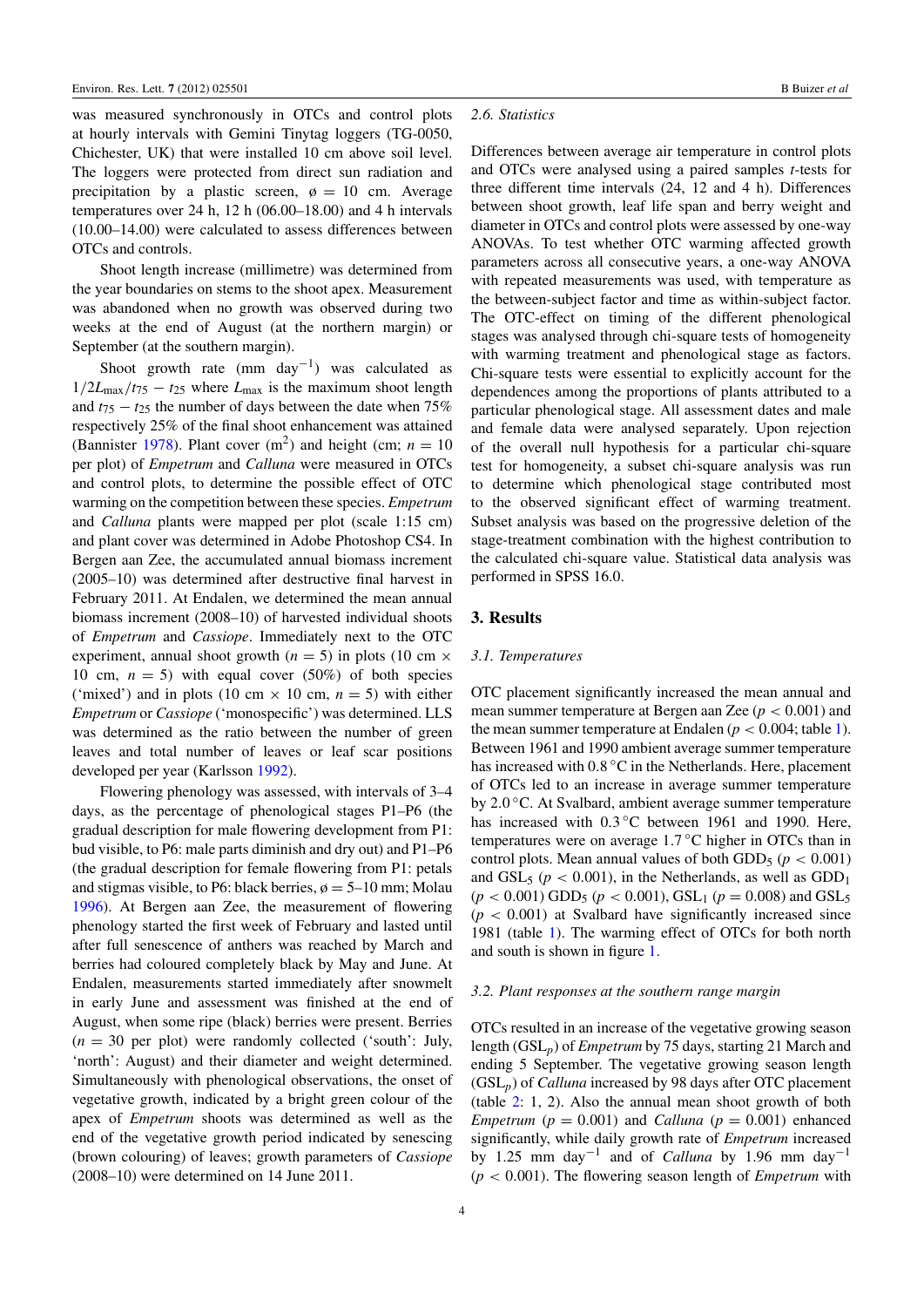<span id="page-4-0"></span>

Figure 1. Average air temperature inside open top chambers (OTCs) and control plots south (Bergen aan Zee) and north (Endalen) for the year 2009. Average temperature values of 12 h (daytime: 06.00–18.00 h) intervals. The temperature difference between OTCs and control sites is at the bottom of the graph. Average temperature data of 2005–10 (south) and of 2008–10 (north) have been summarized in table [1.](#page-2-0)

ambient temperatures (137 days) decreased by 15 days, while phenology was affected in OTCs as follows (table [2:](#page-5-0) 8–12): initial bud burst (P1) was advanced  $(5-8 \text{ days}; p = 0.004)$ , and full development of anthers (P5) advanced (14–20 days;  $p = 0.005$ ). Full development of ripe black berries (P5, P6) advanced (15–20 days;  $p = 0.004$ ) too. In addition, berries achieved higher weight ( $p < 0.001$ ) and larger diameter ( $p <$ 0.001; table [2:](#page-5-0) 13, 14). In OTCs, biomass had significantly increased both for *Calluna* ( $p = 0.009$ ) and *Empetrum* ( $p <$ 0.001) and plant cover of *Calluna* significantly increased (*p* < 0.001), but not for *Empetrum* (*p* = 0.139; table [2:](#page-5-0) 15–18). Mean plant height of both species increased significantly in OTCs ( $p < 0.001$  table [2:](#page-5-0) 19, 20). After five seasons in OTCs (2009), LLS of *Empetrum* had decreased approximately by two months ( $p < 0.001$ ) and in the sixth season (2010) LLS had decreased up to 4 months ( $p < 0.001$ ; table [2\)](#page-5-0).

# *3.3. Plant responses at the northern range margin*

GSL*<sup>p</sup>* of *Empetrum* lasted from 1 June until 25 August and was similar for both OTCs and control plots (table [2:](#page-5-0) 1). Usually snow does not melt before the end of May or the beginning of June, and low temperatures occur at the end of August and/or the beginning of September (1.4 °C average September temperature; 1991–2010; DNMI [2011\)](#page-7-11). Tundra soil in Endalen is frozen and snow covered from September until the end of May (DNMI [2011\)](#page-7-11). Ecologically, this implies that extension of GSL through warming by OTCs is limited to some days only due to the prolonged presence of snow (table [1\)](#page-2-0). In OTCs, annual mean shoot growth of *Empetrum* (*p* < 0.005) and of co-occurring *Cassiope* significantly increased ( $p < 0.001$ ). No change in LLS ( $p =$ 0.898) was observed after three seasons of experimental warming (2008–10; table [2:](#page-5-0) 21). In OTCs, the phenological stages (P1–P6) showed no advance (table [2:](#page-5-0) 8–12). However, in June 2011, immediately after snowmelt, we found many more berries (formed in 2010) in OTCs than in control plots. Also, by the end of August 2011, berries inside OTCs were all in stage P6 and were coloured black. These berries had also achieved higher weights ( $p < 0.001$ ) and larger diameters  $(p < 0.001$ ; table [2:](#page-5-0) 13, 14) than berries from control plots. Mean annual shoot length growth under ambient temperatures of *Empetrum* in monospecific stands (23.2 mm) showed no significant difference  $(p = 0.840)$  compared to mixed stands (24.8 mm) with *Cassiope*, while mean annual shoot length growth of *Cassiope* was significantly lower ( $p = 0.03$ ) in mixed stands (13 mm) compared to monospecific stands (18.1 mm).

In table [2,](#page-5-0) column '*R*' summarizes if the results are according to or opposite to the expected response direction. At the southern margin, responses 1, 3, 5, 13–15 and 19 of *Empetrum* are opposite to the expected response direction, while the responses 2, 4, 6–12, 16–18 and 20–21 are according to the expected response direction. Almost all responses were significant. In contrast, at the northern margin, most responses were insignificant. Those responses that were significant (i.e. responses 3–6 and 13–16) were all according to expectations.

#### 4. Discussion

## *4.1. Temperature enhancement*

At both range margins, the open top chambers (OTCs), significantly increased temperatures (table [1\)](#page-2-0), but they may have had additional effects on soil moisture, relative humidity, photosynthetic active radiation and may have had other microclimatological impacts, possibly influencing biological and ecological responses. Bokhorst *et al* [\(2011b\)](#page-7-16) discusses intended as well as unintended climatological changes in OTCs relative to control plots. With reduced windspeed, temperature beneath the OTCs panels may strongly increase while soil temperature and relative humidity may decrease. In our setup, we assume these impacts to be limited since we used wide (2.20 m diameter) OTCs and monitored and sampled only the central parts of 50 cm  $\times$  50 cm in the OTCs. In the Antarctic OTCs delay soil thaw by 3–13 days and experience extreme temperatures, potentially exceeding the physiological threshold of tolerance of species in summer (Bokhorst *et al* [2011b\)](#page-7-16). Also, warming outside the main growing season can have strong negative impacts on *Empetrum* in the sub-Arctic (Bokhorst *et al* [2011a\)](#page-7-17). In our experiments at the southern margin, OTCs did not experience temperatures exceeding 25 ◦C longer than for 4 h during summer and never exceeding an increase of 4 ◦C or higher compared to ambient temperature. Frozen soil only occurred once during 2005–10 for two weeks, winter 2011. Likewise, at the northern margin, summer temperature rarely exceeded  $20^{\circ}$ C. In the 'south' and 'north', neither warming outside the main growing season nor any damage to the vegetation in OTC and controls has been observed. Of course we cannot rule out that the ecological responses we obtained with the OTC treatment are not due to warming impacts only, but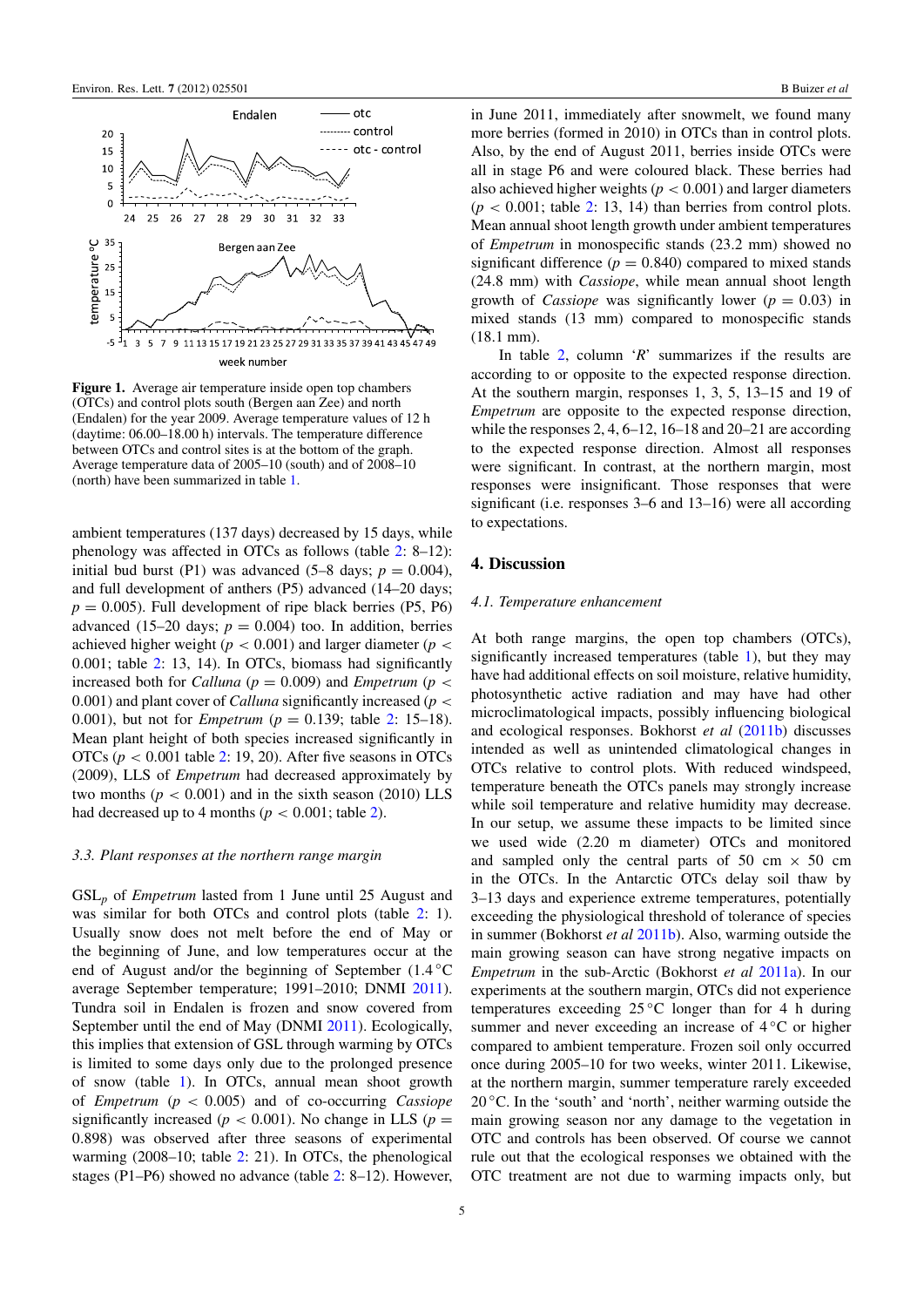<span id="page-5-0"></span>

|                                                                                                             | 52°: southern margin     |                |                     |                                         |                                                                                                | 78°: northern margin |                    |                    |                     |
|-------------------------------------------------------------------------------------------------------------|--------------------------|----------------|---------------------|-----------------------------------------|------------------------------------------------------------------------------------------------|----------------------|--------------------|--------------------|---------------------|
| Parameter                                                                                                   | Control                  | OIС            | Change              | ĸ<br>v,                                 | Parameter                                                                                      | Control              | OTC                | Change             | of                  |
| 1. Length of vegetative growing<br>season $(GSL_p)$ of                                                      | 11/4-15/7; 91            | 21/3-5/9; 161  | $+75*$              | 82                                      | length (GSL <sub>p</sub> ) Empetrum (date;<br>1. Vegetative growing season                     | 1/6-25/8; 70         | 1/6-25/8;70        | 0 <sub>ns</sub>    | 0                   |
| season (GSL <sub>p</sub> ) of Calluna (date;<br>2. Length of vegetative growing<br>Empetrum (date; days)    | 25/4-11/7; 78            | 4/4-29/9; 176  | $+98*$              | $\, +$<br>126                           | 2. Growing season length $(GSL_p)$<br>Cassiope (days)<br>days)                                 | $\mathcal{L}$        | $\overline{C}$     | 0 <sub>ns</sub>    | $\circ$             |
| 3. Annual shoot length growth<br>(mm) Empetrum<br>days)                                                     | $\overline{\mathcal{E}}$ | 84             | $+54*$              | 180                                     | 3. Annual shoot length growth                                                                  | 16.1                 | 23.3               | $+7.2*$            | $\frac{45}{5}$      |
| 4. Annual shoot length growth<br>(mm) Calluna                                                               | 56                       | 8 <sup>o</sup> | $+40*$              | $\hspace{0.1mm} +$<br>$\overline{7}$    | 4. Annual shoot length growth<br>(mm) Empetrum<br>(mm) Cassiope                                | 7.4                  | 10.1               | $+2.7*$            | 36                  |
| $\text{mm}\ \text{day}^{-1}$ ) <i>Empetrum</i><br>5. Shoot growth rate                                      | 0.4                      | 1.25           | $+0.85*$            | 212                                     | 5. Shoot growth rate (mm day <sup>-1</sup> )                                                   | 0.28                 | 0.42               | $+0.14*$           | $50\,$              |
| 6. Shoot growth rate<br>(mm day <sup>-1</sup> ) Calluna                                                     | 0.9                      | 1.96           | $+1.06*$            | $\hspace{0.1mm} +\hspace{0.1mm}$<br>118 | 6. Shoot growth rate (mm $\frac{day^{-1}}{y}$ )<br>Empetrum                                    | 0.13                 | 0.18               | $0.05*$            | 38                  |
| 7. Flowering season length                                                                                  | 16/2-30/6; 137           | 11/2-10/6; 122 | $-15*$              | $\hspace{0.1mm} +$<br>$\overline{1}$    | 7. Flowering season length<br>Cassiope                                                         | $31/5 - 12/7$ ; 43   | $31/5 - 12/7$ ; 43 | 0 <sub>ns</sub>    | $\circ$             |
| Empetrum (date/days $+/-$ )<br>8. Phenology: bud burst                                                      | $16 - 21/2$              | $11 - 14/2$    | $-5 - 8*$           | $\hspace{.011cm} +$                     | 8. Phenology: bud burst date/days<br>Empetrum date/days advance<br>advance (P1-P2)             | $31/5 - 2/6$         | $31/5 - 2/6$       | 0 <sub>ns</sub>    |                     |
| 9. Phenology: fully developed<br>date/days advance (P1-P2)                                                  | 27-29/3                  | $8 - 15/3$     | $-14-20*$           | $\hspace{0.1mm} +$                      | 9. Phenology: fully developed                                                                  | $21 - 30/6$          | $18 - 27/6$        | $3 \text{ ns}$     |                     |
| anthers; date/days advance (P5)<br>10. Phenology: berries;                                                  | 22-29/3                  | $15 - 22/3$    | $-7*$               | $\hspace{0.1mm} +$                      | anthers; date/days advance (P5)<br>10. Phenology: berries; date/                               | $6 - 16/6$           | $6 - 16/6$         | $0\:\mathrm{ns}$   |                     |
| date/days advance $(P2)$ $\phi$ 1-2 mm<br>11. Phenology: berries colouring<br>black; date/days advance (P5) | $24 - 4/2 - 5$           | $4 - 12/4$     | $-20*$              | $\hspace{0.1mm} +$                      | 11. Phenology: berries colouring<br>black; date/days advance (P5)<br>days advance (P2) ø1-2 mm | $21 - 30/6$          | $18 - 27/6$        | $3 \text{ ns}$     |                     |
| 12. Phenology: berries black;<br>date/days advance (P6)<br>$\varphi$ 5-10 mm<br>$64-6$ mm                   | $3 - 30/6$               | 15/5-15/6      | $-20*$              | $\overline{+}$                          | 12. Phenology: berries black;<br>date/days advance (P6)<br>$\omega$ 5-10 mm<br>$64-6$ mm       | 27/6-12/7            | 27/6-12/7          | $0 \text{ ns}$     |                     |
| 13. Berry size (ø mm)                                                                                       | 6.8                      | 8.2            | $+1.4*$             | $\overline{21}$                         | $(3.$ Berry size $(6 \text{ mm})$                                                              | 6.0                  | 7.3                | $+1.3*$            | 22                  |
| 15. Total biomass 2005-2010<br>14. Berry weight (mg)                                                        | 164<br>904               | 1909<br>287    | $+1005*$<br>$+123*$ | $\overline{11}$<br>75                   | 15. Biomass of branches<br>14. Berry weight (mg)                                               | 48.2<br>108          | 64.2<br>181        | $+16.0*$<br>$+73*$ | $68\,$<br>33        |
| 16. Total biomass 2005-2010<br>(mg) Empetrum<br>(mg) Calluna                                                | 2067                     | 2321           | $+254*$             | ┿<br>$\overline{2}$                     | 2008-2010 (mg) Empetrum<br>2008-2010 (mg) Cassiope<br>16. Biomass of branches                  | 28.4                 | 43                 | $+14.6*$           | 51                  |
| 17. Area covered $(m2)$<br>Empetrum                                                                         | 2.13                     | 1.75           | $-0.38$ ns          | $\hspace{0.1mm} +$<br>$-18$             | 17. Area covered (m <sup>2</sup> ) Empetrum                                                    | 1.5                  | 1.5                | $\circ$            | 0                   |
| 18. Area covered (m <sup>2</sup> ) Calluna                                                                  | 0.72                     | 1.60           | $+0.88*$            | $^{+}$<br>122                           | 18. Area covered (m <sup>2</sup> ) Cassiope                                                    | 0.5                  | 0.5                | $\circ$            | $\circ$             |
| 19. Plant height (cm) Empetrum<br>20. Plant height (cm) Calluna                                             | $\overline{22}$<br>34    | 38<br>56       | $+16*$<br>$+22*$    | $\hspace{0.1mm} +$<br>73<br>$-19$       | 19. Plant height (cm) Empetrum<br>20. Plant height (cm) Cassiope                               | 550                  | $\frac{5}{2}$      | $\circ$            | $\circ \circ \circ$ |
| 21. Leaf Life Span (year)<br>Empetrum                                                                       | $\frac{6}{1}$            | 1.3            | $+0.3*$             | $\,$ $\,$                               | 21. Leaf Life Span (year)                                                                      |                      |                    | 0 <sub>ns</sub>    |                     |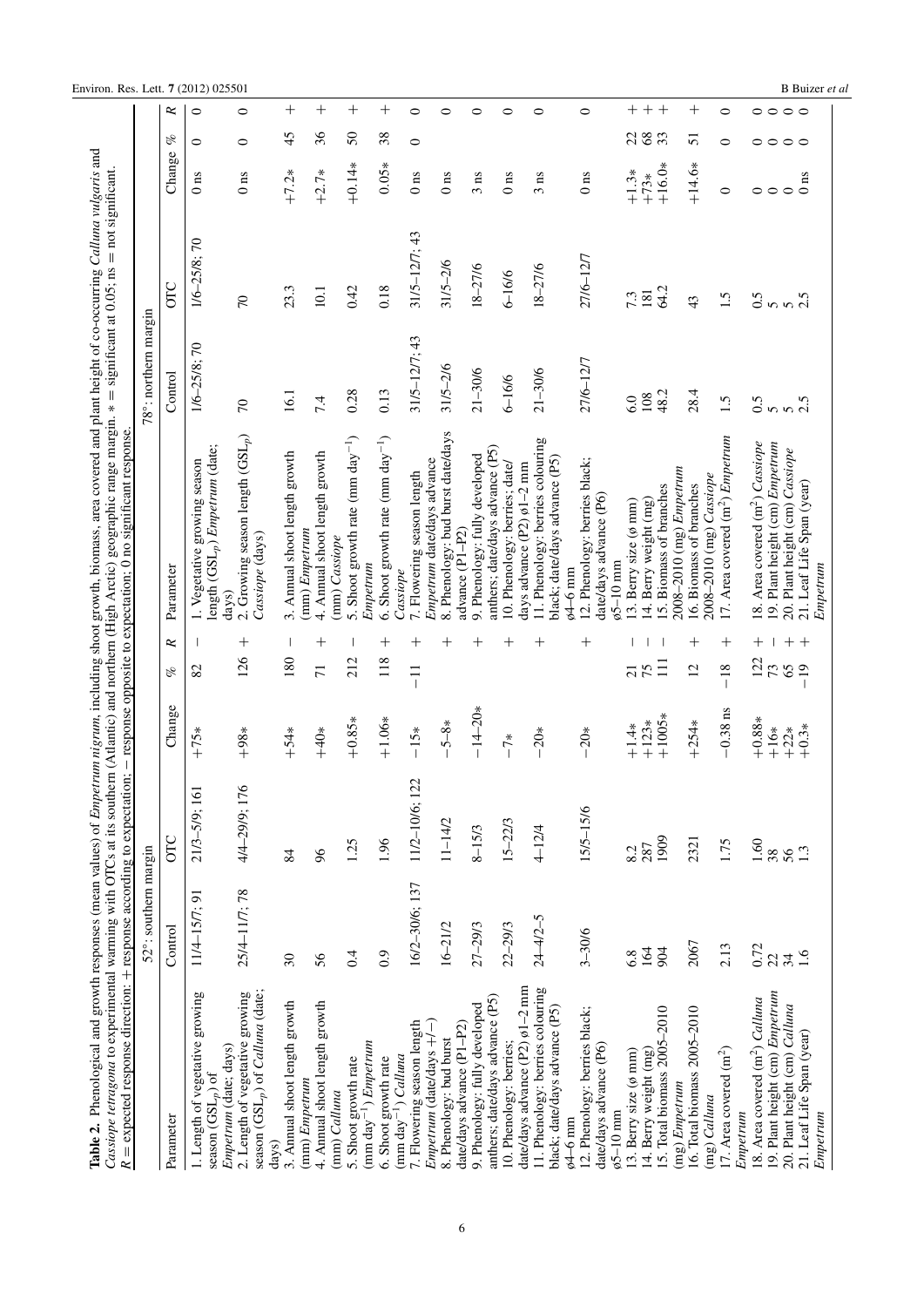for logistic reasons, it was not feasible to study the potential impacts of these artefacts in the current study. However, based on the above, we assume these artefacts to be limited.

# *4.2. Ecological responses to OTC warming at the southern margin*

OTCs significantly decreased LLS (table [2:](#page-5-0) 21), according to the expected response direction. This supports the hypothesis that leaf longevity tends to decrease with warmer climates with reduced time needed to develop new leaves (Aerts [1995,](#page-7-18) Chabot and Hicks [1982,](#page-7-19) Karlsson [1992,](#page-8-32) Suzuki and Kudo [2000\)](#page-8-34). OTCs also significantly advanced the onset and completion of the phenological stages P1–P6 of *Empetrum* by 5–20 days (table [2:](#page-5-0) 8–12) and thereby facilitated an earlier onset of vegetative growth, since the latter starts only after the end of flowering. The observed advanced onset and termination of flowering (table [2:](#page-5-0) 7) confirms our hypothesis, reflecting the cool boreal-Arctic distribution range of *Empetrum* and is also consistent with other plant responses to climate warming in the Northern Hemisphere (Ahas *et al* [2002,](#page-7-20) Arft *et al* [1999,](#page-7-21) Fitter and Fitter [2002,](#page-7-22) Menzel *et al* [2006,](#page-8-3) Schwartz *et al* [2006\)](#page-8-35). This is consistent with advanced flowering season of *Empetrum* from April to May towards February to March (Van der Meijden [2005\)](#page-8-17) under influence of ambient temperature increase in the Netherlands during the last few decades (EPG [2011;](#page-7-13) table [1\)](#page-2-0).

In addition to the earlier onset, we also expected earlier termination of the vegetative growing season, but we found the opposite, i.e. a delayed end of the growing season (table [2:](#page-5-0) 1). Most of the direct ecological responses (annual shoot growth, shoot growth rate, berry weight and berry diameter, biomass; table [2:](#page-5-0) 3, 5, 13–15) showed a consistent and significant increase, opposite to our expectations of response direction. These results do neither support the susceptibility (expecting reduced growth and reproduction) of *Empetrum* to global warming (Fosaa *et al* [2004,](#page-7-2) Harrison *et al* [2006,](#page-8-7) Trivedi *et al* [2008,](#page-8-8) Neilson *et al* [2005\)](#page-8-4) nor the northward retreat of *Empetrum* in Britain that has been attributed to increasing winter temperatures (Bell and Tallis [1973\)](#page-7-5). It is thus not possible to explain northward retreats of *Empetrum* by these direct ecological mechanisms.

In addition to direct effects of warming, we also hypothesized that an indirect competitive effect of cooccurring *Calluna* could possibly be related to the northward shift of *Empetrum* at its southern range margin. The direct ecological responses of *Calluna* (table [2:](#page-5-0) 4, 6, 16, 18, 20) with an Atlantic-continental distribution range are indeed according to our expectations. Also the reduced ground area covered by *Empetrum* (table [2:](#page-5-0) 17) is according to our expected response direction. However, annual shoot growth, growth rate and biomass of *Empetrum* (table [2:](#page-5-0) 3, 5, 15) in response to increased temperatures in OTCs (table [1\)](#page-2-0) exceed that of *Calluna*. Therefore there is no evidence of increased competitiveness of *Calluna* relative to *Empetrum* with OTC increased temperature. In summary, neither direct nor indirect ecological responses of *Empetrum* (and neighbouring *Calluna*) provide conclusive evidence explaining the northward retreat of *Empetrum* at its southern range margin in the Netherlands.

#### *4.3. Ecological responses to OTC warming at the northern margin*

OTCs significantly enhanced temperatures during the Arctic summer (table [1\)](#page-2-0). However, neither  $GSL_p$  nor any of the flowering phenological stages (table [2:](#page-5-0) 1, 8–12) altered. Yet, in OTCs, massive ripening of berries with significantly increased diameter and weight compared to control plots was found (table [2:](#page-5-0) 13, 14). Small temperature differences, not captured by GSL, may influence biological processes (Körner and Basler [2010,](#page-8-36) EPG [2011,](#page-7-13) Suzuki and Kudo [1997\)](#page-8-37) and may cause differences in phenology and extension of the growing season (Parmesan [2006,](#page-8-2) Suzuki and Kudo [1997\)](#page-8-37). Instead, meteorologically obtained GDD-increases (using a 5 ◦C threshold) with global warming have been related to advanced timing and increased length of the growing season (Førland *et al* [2004,](#page-7-12) Linderholm [2006\)](#page-8-26). A GDD, with a 1 ◦C threshold may even be more relevant for tundra plant species than a meteorological defined GDD, since many early spring flowering Alpine and Arctic species have a low temperature threshold (Körner [1999\)](#page-8-38). Indeed, at the northern margin, the ambient mean annual GDD<sub>1</sub> significantly increased ( $p <$ 0.001) since 1981 (table [1\)](#page-2-0). Therefore, the significant increase of direct ecological responses (table [2:](#page-5-0) 3, 5, 13–15) of *Empetrum* to the OTC treatment may be attributed to the increased GDD value, representing accumulated heat, despite the irresponsiveness of the growing season length.

In addition to the phenological responses, also the direct ecological responses, i.e. annual shoot growth, shoot growth rate and biomass (table [2:](#page-5-0) 3, 5, 15), were according to our expected response direction, based on the boreal-Arctic geographical range of *Empetrum*. Our findings do support increased shoot length reported from the Finnish sub-Arctic (Shevtsova *et al* [1997\)](#page-8-39) and Alpine vegetation in Japan (Kudo and Suzuki [2003,](#page-8-40) Suzuki and Kudo [1997,](#page-8-37) [2000,](#page-8-34) Wada *et al* [2002\)](#page-8-41) and increased berry diameter and weight (Suzuki and Kudo [1997\)](#page-8-37). LLS of *Empetrum* did not change upon warming. However, consistent with expectations, LLS at the northern margin (2.5 years; table [2:](#page-5-0) 21) was much higher than in the temperate south (1.6 years), representing the increased time needed to develop new leaves at the northern margin. Since experimental warming at the northern margin only lasted for three years until now, LLS may not have changed yet, but may do with prolonged duration of the OTC treatment. If so, then we expect LLS to reduce with OTC warming, as we found at the southern margin. Altogether, at the northern margin, growth and reproduction increased while phenology of *Empetrum* remained unaltered, thereby supporting increased occurrences of *Empetrum* on Svalbard.

We had also hypothesized that, in addition to direct ecological responses to OTC warming, an indirect competitive advantage relative to co-occurring *Cassiope* may facilitate the expansion of *Empetrum* at its northern range margin. Indeed, OTC warming caused increased shoot length and growth rate of *Empetrum*, exceeding that of *Cassiope* (table [2:](#page-5-0) 4, 6). Also, outside the OTCs, annual shoot growth of *Empetrum* did not differ in monospecific and mixed stands while the annual shoot growth of *Cassiope* was significantly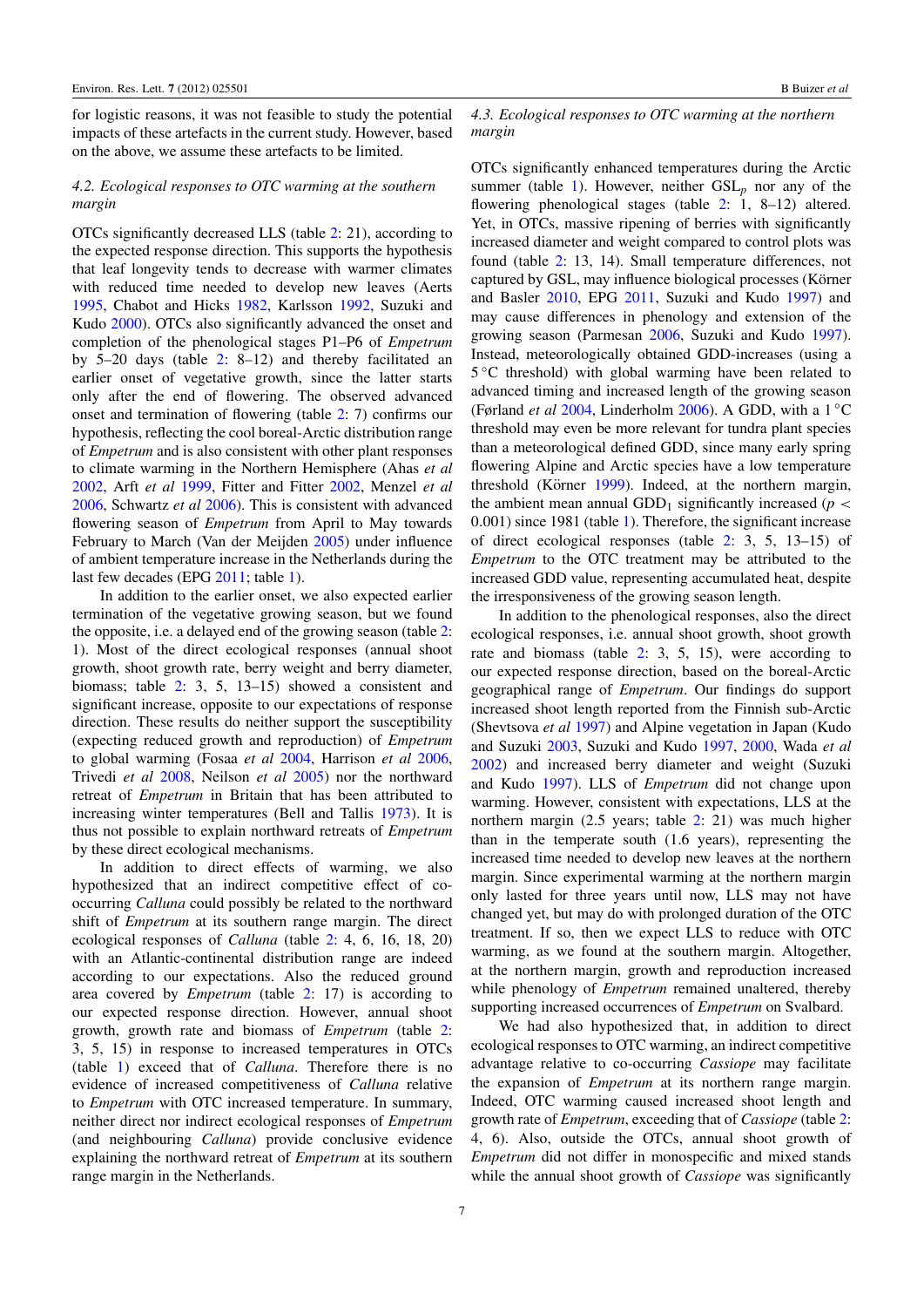reduced in mixed stands with *Empetrum*. This may indicate increased competitiveness of *Empetrum* relative to *Cassiope* at the northern margin, as was found previously for increased competitiveness of *E. nigrum* spp. *japonicum* relative to the Arctic and sub-Arctic *Loiseleura procumbens* (Wada *et al* [2002\)](#page-8-41). However, despite the enhanced growth rates inside the OTCs, it is *Cassiope* which showed a larger increase in biomass compared to *Empetrum* (table [2:](#page-5-0) 15, 16), opposite to the expected response direction. There is thus no conclusive evidence for increased competitiveness of *Empetrum* relative to co-occurring *Cassiope* with OTC warming. More and continued research on seed dispersal, germination and establishment in response to global warming is thus needed to unravel range expansion of *Empetrum* in the high Arctic (Graae *et al* [2008\)](#page-7-23). A longer research period could provide a more robust picture as shown by Chapin *et al* [\(1995\)](#page-7-3) studying Arctic tundra vegetation during nine years.

### *4.4. Conclusions*

In conclusion, this study sought to understand the ecological mechanisms involved with the northward retreat of *Empetrum* at its southern range margin and increased occurrences at high Arctic Svalbard, as attributed to current global warming. By analysing various growth and phenological responses to OTC warming at its range margins, we obtained partial evidence for an ecological explanation of range shifts of *Empetrum*. Contrary to our expected response direction, *Empetrum* growth and biomass parameters increased with OTC warming at the southern margin, leaving its observed northward retreat unexplained. Neither have we found an indication of increased competitiveness of neighbouring *Calluna vulgaris* relative to *Empetrum* in response to OTC warming. This leaves the question if warming is causing the contraction of the southern range margin of boreal-(sub) Arctic *Empetrum* unanswered.

Increased occurrences on Svalbard may be explained by direct ecological responses of shoot and biomass growth, as well as berry production and size, while no conclusive evidence was found of increased competitiveness of *Empetrum* relative to co-occurring *Cassiope* upon warming.

# Acknowledgments

We greatly acknowledge Drs Rienk Slings, ir Hubert Kivit, Egbert van Diepen and Luuk Knijnsberg (nv PWN–North Holland Dune Nature Reserve, the Netherlands) for facilitating the fieldwork since 2005. We are indebted to Sysselmannen på Svalbard for permission to install plots at Endalen. The research of Stef Weijers presented forms part of the project 851.40.051 'long-lived evergreen shrubs from polar ecosystems as monitors of present and past climate change', funded by IPY-NWO. The research of Jelte Rozema was funded by NWO-ALW-NPP project NAP 'tundra plants' project 851.30.013. We acknowledge MSc student Jerome Drvosnek for his valuable contribution to the growth measurements and flowering phenology. We also greatly acknowledge the guest editor and two anonymous reviewers for their comments which helped to improve the paper.

# References

- <span id="page-7-18"></span>Aerts R 1995 The advantages of being evergreen *Trends Ecol. Evol.* [10](http://dx.doi.org/10.1016/S0169-5347(00)89156-9) [402–7](http://dx.doi.org/10.1016/S0169-5347(00)89156-9)
- <span id="page-7-0"></span>Aerts R, Cornelissen J H C and Dorrepaal E 2006 Plant performance in a warmer world: general responses of plants from cold, northern biomes and the importance of winter and spring events *Plant Ecol.* 182 65–77
- <span id="page-7-20"></span>Ahas R, Aasa A, Menzel A, Fedotova V G and Scheifinger H 2002 Changes in European spring phenology *Int. J. Climatol.* [22](http://dx.doi.org/10.1002/joc.818) [1727–38](http://dx.doi.org/10.1002/joc.818)
- <span id="page-7-9"></span>Alsos I G, Eidesen P B, Ehrich D, Skrede I, Westergaard K, Jacobsen G H, Landvik J Y, Taberlet P and Brochmann C 2007 Frequent long-distance plant colonization in the changing Arctic *Science* [316](http://dx.doi.org/10.1126/science.1139178) [1606–9](http://dx.doi.org/10.1126/science.1139178)
- <span id="page-7-10"></span>Alsos I G, Geir A and Reider E 2011 *The Flora of Svalbard* [\(http://svalbardflora.net\)](http://svalbardflora.net)
- <span id="page-7-21"></span>Arft A M *et al* 1999 Responses of tundra plants to experimental warming: meta-analysis of the international tundra experiment *Ecol. Monogr.* 69 491–511
- <span id="page-7-15"></span>Bannister P 1978 Flowering and shoot extension in heath plants of different geographical origin *J. Ecol.* [66](http://dx.doi.org/10.2307/2259184) [117–31](http://dx.doi.org/10.2307/2259184)
- <span id="page-7-5"></span>Bell J N B and Tallis J H 1973 Biological flora of British Isles—*Empetrum nigrum* L. *J. Ecol.* [61](http://dx.doi.org/10.2307/2258934) [289–305](http://dx.doi.org/10.2307/2258934)
- <span id="page-7-17"></span>Bokhorst S, Bjerke J W, Street L E, Callaghan T V and Phoenix G K 2011a Impacts of multiple extreme winter warming events on sub-Arctic heathland: phenology, reproduction, growth, and CO<sub>2</sub> flux responses *Glob. Change Biol.* [17](http://dx.doi.org/10.1111/j.1365-2486.2011.02424.x) [2817–30](http://dx.doi.org/10.1111/j.1365-2486.2011.02424.x)
- <span id="page-7-16"></span>Bokhorst S, Huiskes A D, Convey P, Sinclair B J, Lebouvier M, Van de Vijver B and Wall D H 2011b Microclimate impacts of passive warming methods in Antarctica: implications for climate change studies *Polar Biol.* [34](http://dx.doi.org/10.1007/s00300-011-0997-y) [1421–35](http://dx.doi.org/10.1007/s00300-011-0997-y)

<span id="page-7-6"></span>BSBI 2011 *Botanical Society of the British Isles* [\(www.bsbi.org.uk\)](http://www.bsbi.org.uk)

<span id="page-7-19"></span>Chabot B F and Hicks D J 1982 The ecology of leaf life spans *Annu. Rev. Ecol. Syst.* [13](http://dx.doi.org/10.1146/annurev.es.13.110182.001305) [229–59](http://dx.doi.org/10.1146/annurev.es.13.110182.001305)

- <span id="page-7-3"></span>Chapin F S, Shaver G R, Giblin A E, Nadelhoffer K J and Laundre J A 1995 Responses of Arctic tundra to experimental and observed changes in climate *Ecology* [76](http://dx.doi.org/10.2307/1939337) [694–711](http://dx.doi.org/10.2307/1939337)
- <span id="page-7-1"></span>Crawford R M M 2008 Cold climate plants in a warmer world *Plant Ecol. Divers.* [1](http://dx.doi.org/10.1080/17550870802407332) [285–97](http://dx.doi.org/10.1080/17550870802407332)
- <span id="page-7-11"></span>DNMI 2011 eKlima—Free access to weather- and climate data from Norwegian Institute from historical data to real time observations [\(http://sharki.oslo.dnmi.no\)](http://sharki.oslo.dnmi.no)
- <span id="page-7-14"></span>ECAD 2011 *European Climate Assessment and Dataset* [\(http://eca.](http://eca.knmi.nl) [knmi.nl\)](http://eca.knmi.nl)
- <span id="page-7-8"></span>Elvebakk A and Spjelkavik S 1995 The ecology and distribution of *Empetrum nigrum* spp hermaphroditum on Svalbard and Jan Mayen *Nordic J. Bot.* [15](http://dx.doi.org/10.1111/j.1756-1051.1995.tb00190.x) [541–52](http://dx.doi.org/10.1111/j.1756-1051.1995.tb00190.x)
- <span id="page-7-4"></span>Elven R 2011 Panarctic flora *Annotated checklist of the Panarctic Flora (PAF) Vascular Plants* [\(http://nhm2.uio.no/paf/\)](http://nhm2.uio.no/paf/)
- <span id="page-7-13"></span>EPG 2011 *European Phenology Gardens* (Berlin: Humboldt-Universität zu Berlin) ([www.agrar.hu-berlin.de/](http://www.agrar.hu-berlin.de/agrarmet/phaenologie/ipg) [agrarmet/phaenologie/ipg\)](http://www.agrar.hu-berlin.de/agrarmet/phaenologie/ipg)
- <span id="page-7-22"></span>Fitter A H and Fitter R S R 2002 Rapid changes in flowering time in British plants *Science* [296](http://dx.doi.org/10.1126/science.1071617) [1689–91](http://dx.doi.org/10.1126/science.1071617)
- <span id="page-7-7"></span>Floraweb 2011 Daten und informationenen zur Wildflora und zum vegetation deutschlands *Bundesambt fur Naturschutz* [\(www.](http://www.floraweb.de) [floraweb.de\)](http://www.floraweb.de)
- <span id="page-7-2"></span>Fosaa A M, Sykes M T, Lawesson J E and Gaard M 2004 Potential effects of climate change on plant species in the Faroe Islands *Glob. Ecol. Biogeogr.* [13](http://dx.doi.org/10.1111/j.1466-822X.2004.00113.x) [427–37](http://dx.doi.org/10.1111/j.1466-822X.2004.00113.x)
- <span id="page-7-12"></span>Førland E J, Skaugen T E, Benestad R E, Hanssen-Bauer I and Tveito O E 2004 Variations in thermal growing, heating, and freezing indices in the Nordic Arctic, 1900–2050 *Arct. Antarct. Alp. Res.* [36](http://dx.doi.org/10.1657/1523-0430(2004)036[0347:VITGHA]2.0.CO;2) [347–56](http://dx.doi.org/10.1657/1523-0430(2004)036[0347:VITGHA]2.0.CO;2)
- <span id="page-7-23"></span>Graae B J, Alsos I G and Ejrnaes R 2008 The impact of temperature regimes on development, dormancy breaking and germination of dwarf shrub seeds from Arctic, Alpine and boreal sites *Plant Ecol.* [198](http://dx.doi.org/10.1007/s11258-008-9403-4) [275–84](http://dx.doi.org/10.1007/s11258-008-9403-4)